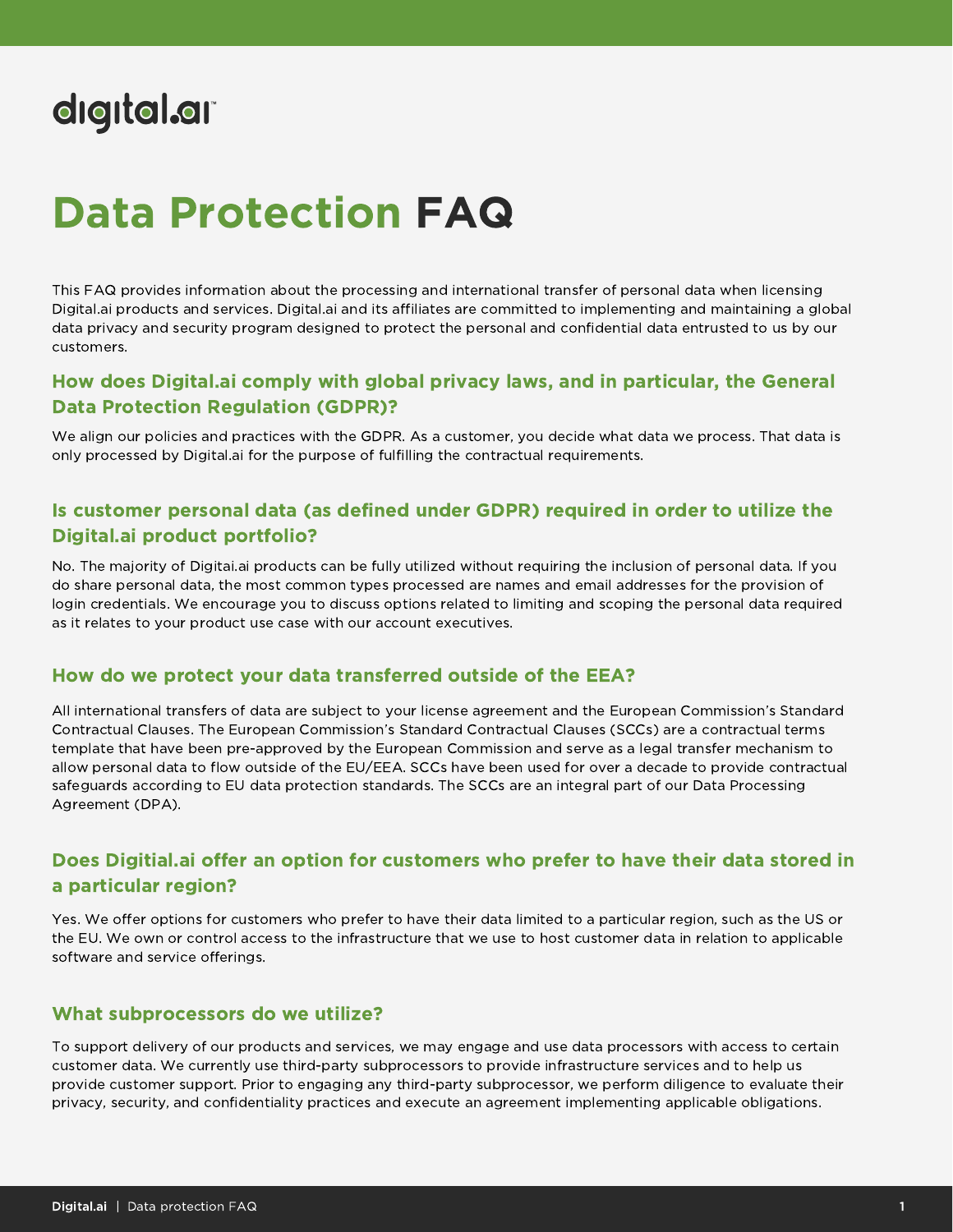| Infrastructure subprocessor | <b>Description of Service</b>                            |
|-----------------------------|----------------------------------------------------------|
| Amazon Web Services ("AWS") | Cloud service provider                                   |
| Rackspace Technology        | Cloud service provider                                   |
| Other subprocessors         | <b>Description of Service</b>                            |
| ServiceRocket, Inc.         | Cloud-based customer support and implementation services |
| Pendo.io, Inc.              | Cloud-based software support and analytics               |
| Snowflake, Inc.             | Database as a service provider                           |
| <b>Zendesk</b>              | Customer service software                                |
| Sumo Logic, Inc.            | Cloud-based software security and log analytics          |

# Security at Digital.ai

Our information security program is a holistic approach that considers every aspect of how we may collect, store, secure, use or dispose of data. We have implemented technical and organizational measures to ensure all data is protected and secured. We have internal access controls and authorization requirements related to that information. Annual mandatory training is provided to our employees and contractors to ensure employees maintain up-to-date sufficient awareness and knowledge of our security policies and requirements.

### How is customer data encrypted (at rest and in transit)?

Digital.ai utilizes encryption methods which are considered secure according to industry best practices shall be used to secure data both at rest and while in transit. The encryption methods used meet or exceed the Transport Layer Security (TLS) 1.2 or Advanced Encryption Standard (AES) 256.

# What Security Certifications does Digital.ai currently hold?

Digital.ai maintains a comprehensive security program designed to protect your data in accordance with the highest industry standards.

# ISO 27001 Certification

The International Organization for Standardization's information security standard 27001 (ISO 27001) is a specification that outlines security requirements for an information security management system (ISMS).

### SOC 2 Type II Report

Service Organization Controls 2 (SOC 2) Type II audits to evaluate its information security system controls as they relate to the Security, Availability, and Confidentiality of the Trust Services Criteria.